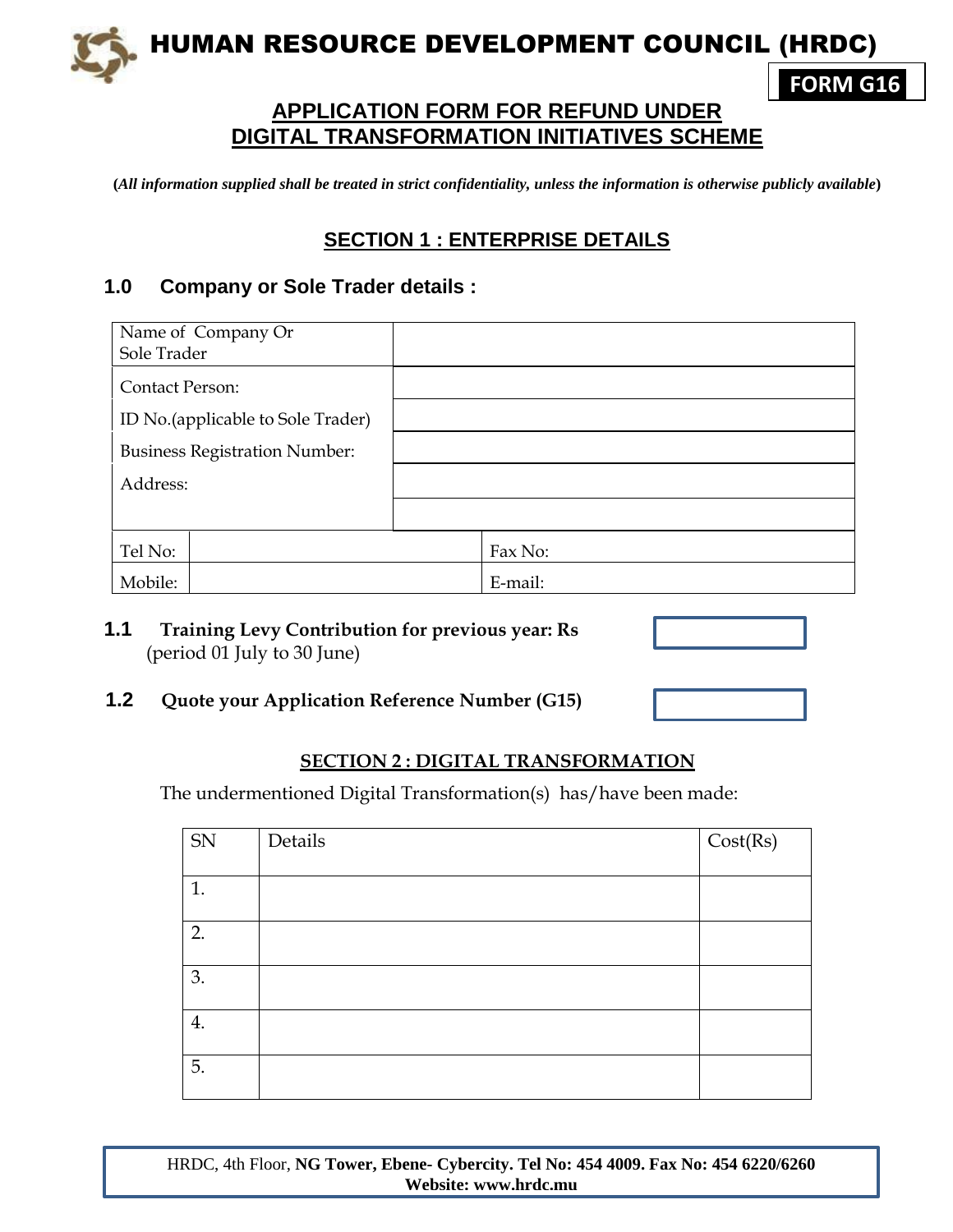

## **SECTION 3: DOCUMENTS TO BE SUBMITTED**

|    | Documents enclosed (Please tick as appropriate)                      | Tick |
|----|----------------------------------------------------------------------|------|
|    |                                                                      |      |
|    | Copy of Invoice and Receipt.                                         |      |
|    | Bank advice if payment has been effected in foreign currency for the |      |
|    | investment(s) made                                                   |      |
| 2. | Copy of duly signed Good Received Note for investment made or        |      |
|    | other evidence (commissioning report)certifying that the digital     |      |
|    | transformation has been completed to satisfaction of the applicant   |      |
| 3. | Copy of upper part of bank statement of enterprise bank account      |      |
|    |                                                                      |      |

*(All the above documents must be certified true copy of the original)*

## **SECTION 4: BANK DETAILS OF THE ENTERPRISE**

| 6.1 |  |
|-----|--|
|     |  |

- 6.2 Branch: ……………………………………………………….
- 6.3 Account Name: …………………………………………....….
- 6.4 Account Number: …………………………………………….

### **SECTION 5: DECLARATIONS**

We confirm that the above Digital Transformation(s)has/have been made to the best of our knowledge, installation and commissioning have been done satisfactorily.

We hereby request the HRDC to refund the cost of the Digital Transformation made under Digital Transformation Initiatives Scheme.

We declare that the facts stated in this application and the accompanying information are true and correct to the best of our knowledge and that we have not withheld/distorted any material fact. We understand that if we obtain the refund by false or misleading statements, the HRDC may, at its discretion,

- 1 Withdraw the refund and recover immediately from us any amount of the refund that may have been disbursed
- 2 Take any other action deemed necessary

| Authorized<br>Signature  | Date:                  |  |
|--------------------------|------------------------|--|
| &<br>Name<br>Designation | <b>Enterprise Seal</b> |  |

*Please note that all sections of the application must be completed and accompanied with the above documents or else application would not be considered.*

HRDC, 4th Floor, **NG Tower, Ebene- Cybercity. Tel No: 454 4009. Fax No: 454 6220/6260 Website: www.hrdc.mu**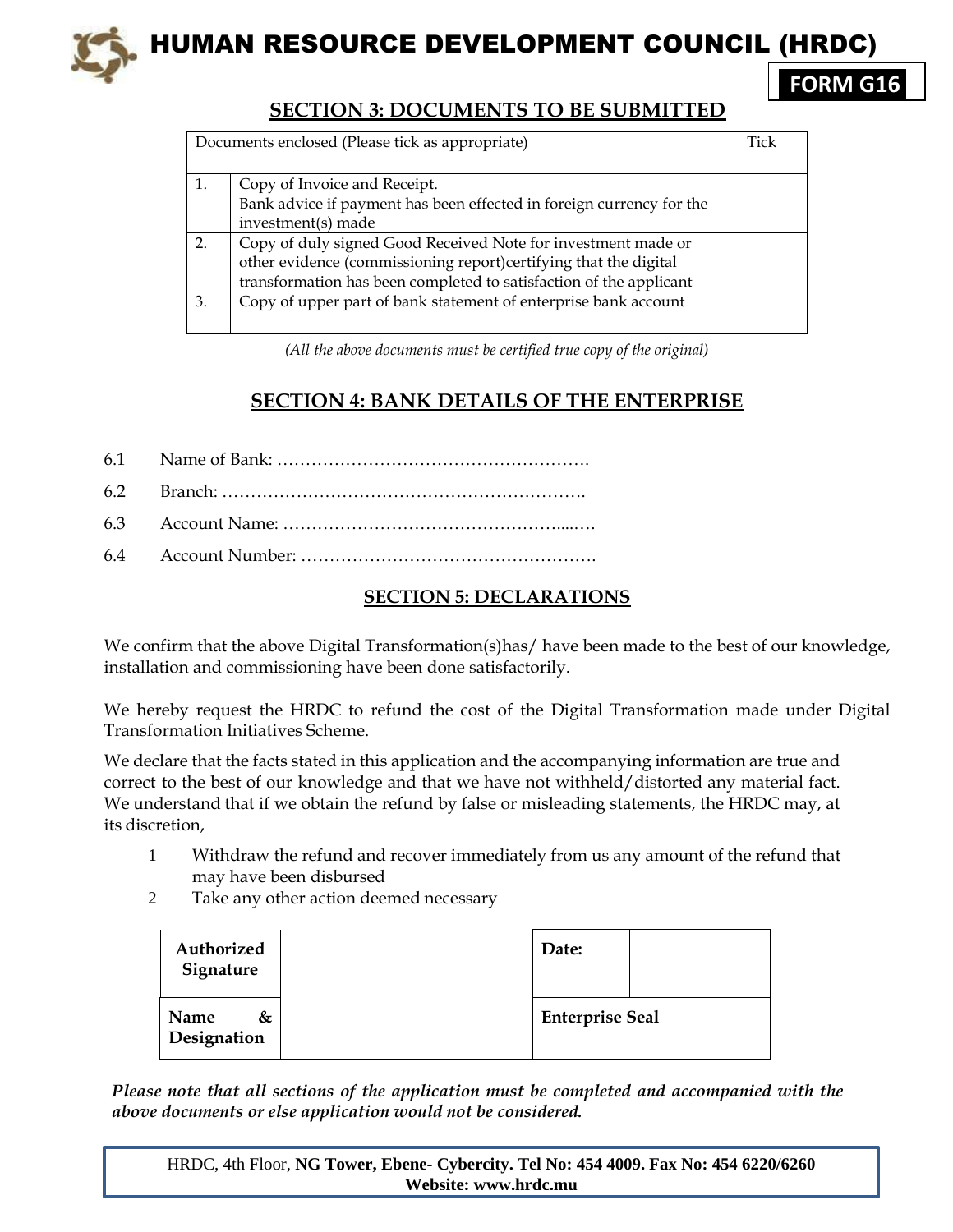

HUMAN RESOURCE DEVELOPMENT COUNCIL (HRDC)

**FORM G16**

*For Office Use only*

| <b>Checklist</b> |                                                                                          | For office use $\sqrt{\sqrt{ }}$ |
|------------------|------------------------------------------------------------------------------------------|----------------------------------|
|                  | All sections of the application form have been filled                                    |                                  |
|                  | Copy of Invoice and Receipt for Digital Transformation effected / bank advice            |                                  |
|                  | (Certified true copy of original)                                                        |                                  |
| 3.               | Copy of duly signed Good Received Note or other evidence (commissioning report)          |                                  |
|                  | certifying that the digital transformation has been completed to the satisfaction of the |                                  |
|                  | applicant (certified copy of the original)                                               |                                  |
| 4.               | Copy of upper part of bank statement of enterprise bank account. (certified copy of      |                                  |
|                  | original)                                                                                |                                  |

| <b>Remarks</b> (e.g. any missing or incomplete documents) |  |  |  |  |
|-----------------------------------------------------------|--|--|--|--|
|                                                           |  |  |  |  |
|                                                           |  |  |  |  |
|                                                           |  |  |  |  |
|                                                           |  |  |  |  |

### **Application processed by :**

| <b>Application Ref. No.</b> | FIN / DTI / |
|-----------------------------|-------------|
| <b>Officer's Name</b>       |             |
| <b>Signature</b>            |             |
|                             |             |
| <b>Designation</b>          |             |
| <b>Date</b>                 |             |